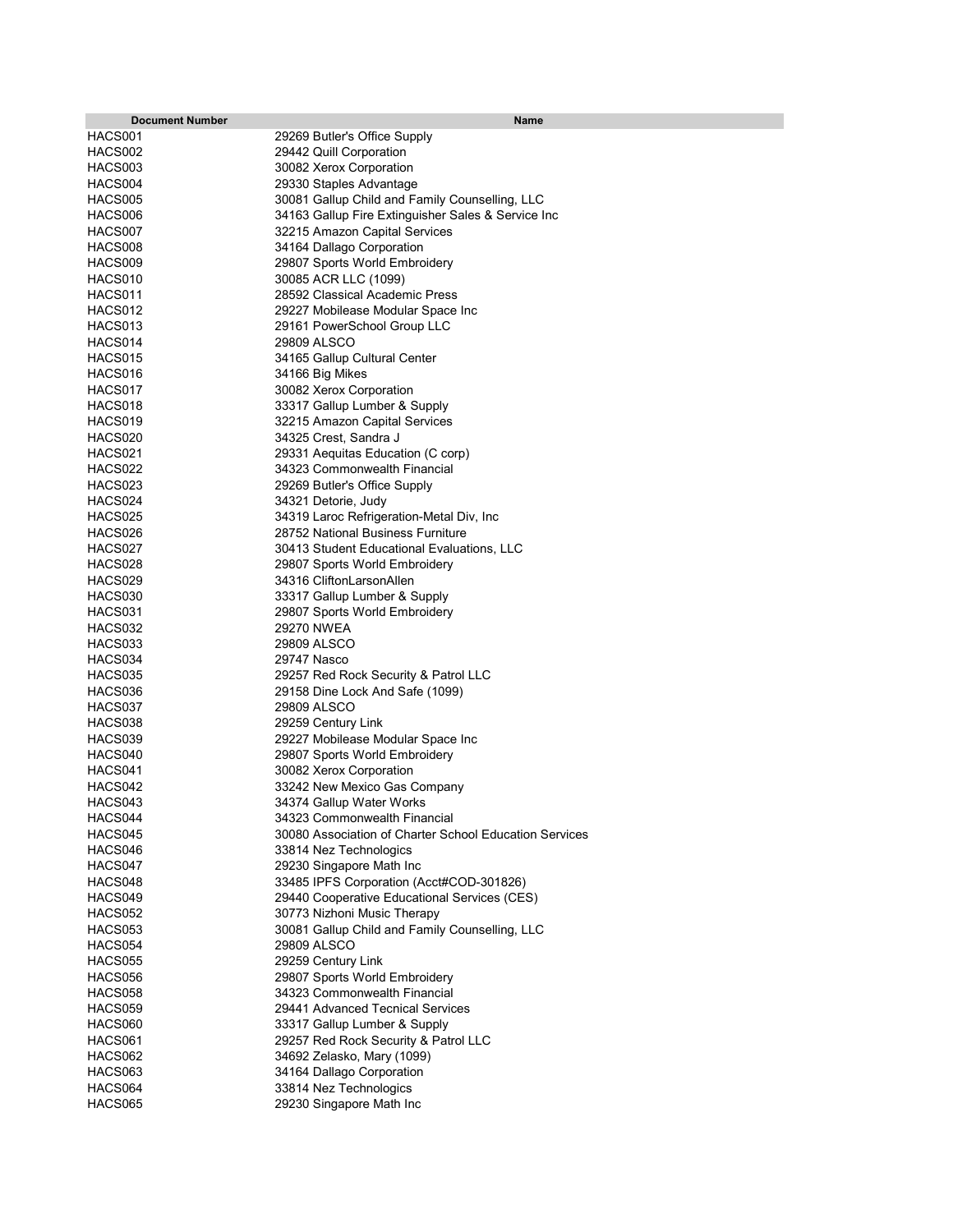| HACS066                        | 34801 Bates Wells Inc                                                   |
|--------------------------------|-------------------------------------------------------------------------|
| HACS067                        | 34802 Fratellli's Bistro                                                |
| HACS068                        | 34803 Aflac Worldwide Headquarters                                      |
| HACS069                        | 28278 Edtec Inc.                                                        |
| HACS070                        | 29807 Sports World Embroidery                                           |
| HACS071                        | 33242 New Mexico Gas Company                                            |
| HACS072                        | 29230 Singapore Math Inc                                                |
| HACS073                        | 34804 Justin Time Electrical, L.L.C                                     |
| HACS074                        | 30079 Rainbow Resource Center                                           |
| HACS075                        | 34374 Gallup Water Works                                                |
| HACS076                        | 34164 Dallago Corporation                                               |
| HACS077                        | 30080 Association of Charter School Education Services                  |
| HACS078                        | 29227 Mobilease Modular Space Inc                                       |
| HACS079                        | 29232 IPFS Corporation                                                  |
| HACS080                        | 29230 Singapore Math Inc                                                |
| HACS081                        | 28593 Core Knowledge Foundation                                         |
| HACS082                        | 30079 Rainbow Resource Center                                           |
| HACS083                        | 34902 NM Art Education Association                                      |
| HACS084                        | 33484 Delta Education                                                   |
| HACS086                        | 29331 Aequitas Education (C corp)                                       |
| HACS087                        | 29257 Red Rock Security & Patrol LLC                                    |
| HACS088                        | 28592 Classical Academic Press                                          |
| HACS089                        | 34848 No, James                                                         |
| HACS090                        | 29230 Singapore Math Inc                                                |
| HACS091                        | 33317 Gallup Lumber & Supply                                            |
| HACS092                        | 30413 Student Educational Evaluations, LLC                              |
| HACS093                        | 28592 Classical Academic Press                                          |
| HACS094                        | 29807 Sports World Embroidery                                           |
| HACS095                        | 30207 Aguilar, Roberto                                                  |
| HACS096                        | 29227 Mobilease Modular Space Inc                                       |
| HACS097                        | 29332 City of Gallup (27148)                                            |
| HACS098                        | 33814 Nez Technologics                                                  |
| HACS099                        | 30413 Student Educational Evaluations, LLC                              |
| HACS <sub>100</sub>            | 34692 Zelasko, Mary (1099)                                              |
| HACS <sub>101</sub>            | 29158 Dine Lock And Safe (1099)                                         |
| HACS <sub>102</sub>            | 33317 Gallup Lumber & Supply                                            |
| HACS <sub>103</sub>            | 34999 Ferguson, Vanessa                                                 |
| HACS <sub>104</sub>            | 35000 Essig, Pat                                                        |
| HACS106                        | 33242 New Mexico Gas Company                                            |
| HACS107                        | 30081 Gallup Child and Family Counselling, LLC                          |
| HACS <sub>109</sub>            | 30080 Association of Charter School Education Services                  |
| HACS <sub>111</sub>            | 29158 Dine Lock And Safe (1099)                                         |
| HACS113                        | 34802 Fratellli's Bistro                                                |
| HACS114                        | 35094 InAccord, P.C                                                     |
| HACS116                        | 29230 Singapore Math Inc                                                |
| HACS117                        | 30080 Association of Charter School Education Services                  |
| HACS119                        | 28593 Core Knowledge Foundation<br>29269 Butler's Office Supply         |
| HACS <sub>120</sub><br>HACS121 | 34166 Big Mikes                                                         |
|                                |                                                                         |
| HACS122<br>HACS123             | 31421 Perez, Ramon (1099)<br>35495 Cottonwood Gulch Expeditions         |
| HACS124                        | 34164 Dallago Corporation                                               |
| HACS125                        | 34319 Laroc Refrigeration-Metal Div, Inc                                |
| HACS126                        | 29441 Advanced Tecnical Services                                        |
| HACS127                        | 31421 Perez, Ramon (1099)                                               |
| HACS128                        | 29230 Singapore Math Inc                                                |
| HACS129                        | 29269 Butler's Office Supply                                            |
| HACS <sub>130</sub>            | 35515 Advance Education, SACS CASI, NCA North Central Association, NWAC |
| HACS <sub>131</sub>            | 29807 Sports World Embroidery                                           |
| HACS19                         | 30082 Xerox Corporation                                                 |
| HACS300                        | 29158 Dine Lock And Safe (1099)                                         |
| HACS301                        | 30773 Nizhoni Music Therapy                                             |
| HACS302                        | 34998 Stapp, Kelly (reimb)                                              |
|                                |                                                                         |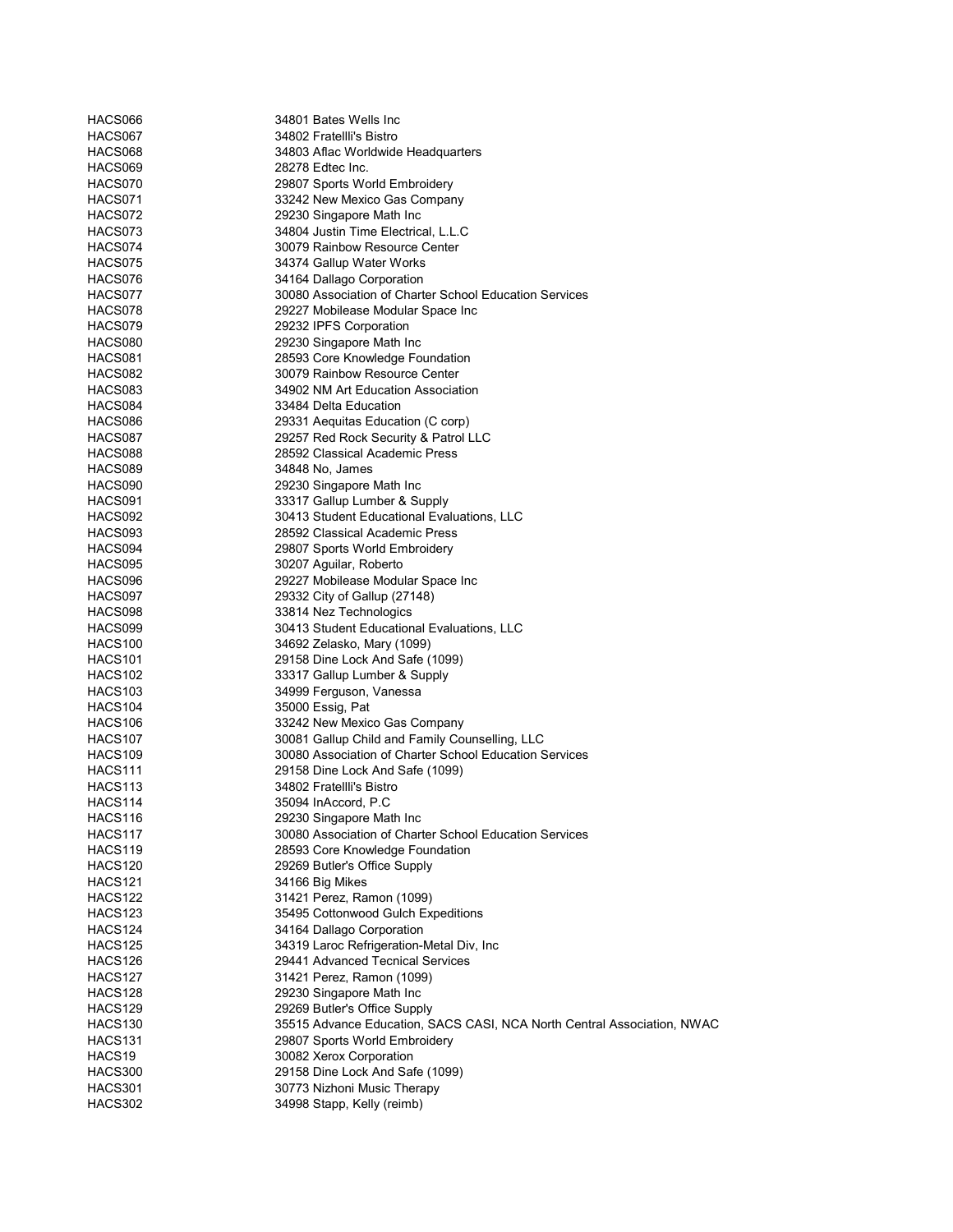| HACS303            | 29156 City of Gallup                                                                 |
|--------------------|--------------------------------------------------------------------------------------|
| HACS304            | 33317 Gallup Lumber & Supply                                                         |
| HACS305            | 35388 Murphy Builders Inc                                                            |
| HACS306            | 35389 Hillsdale College - Literacy Essentials                                        |
| HACS307            | 35390 Howard Johnson by Wyndham                                                      |
| HACS308            | 31697 Stapp, Kelly (ee)                                                              |
| HACS309            | 29440 Cooperative Educational Services (CES)                                         |
| HACS310            | 29441 Advanced Tecnical Services                                                     |
| HACS311            | 28593 Core Knowledge Foundation                                                      |
| HACS312            | 33814 Nez Technologics                                                               |
| HACS313            | 35885 Shushlachee, Donovan (reimb)                                                   |
| HACS314            | 34319 Laroc Refrigeration-Metal Div, Inc                                             |
| HACS315            | 35932 Puscas, Emanuel                                                                |
| HACS316            | 28593 Core Knowledge Foundation                                                      |
| HACS317            | 28592 Classical Academic Press                                                       |
| HACS318            | 29230 Singapore Math Inc                                                             |
| HACS319            | 33814 Nez Technologics                                                               |
| HACS320            | 29807 Sports World Embroidery                                                        |
| HACS321            | 29156 City of Gallup                                                                 |
| HACS322            | 29269 Butler's Office Supply                                                         |
| HACS323            | 36077 Curry Printing Incorporated                                                    |
| HACS324            | 36074 Southwest Airlines                                                             |
| HACS325            | 32215 Amazon Capital Services                                                        |
| HACS326            | 30081 Gallup Child and Family Counselling, LLC                                       |
| HACS327            | 29156 City of Gallup                                                                 |
| HACS328            | 29156 City of Gallup                                                                 |
| HACS329            | 29269 Butler's Office Supply                                                         |
| HACS330            | 33289 Gallup Rural Transit                                                           |
| HACS331            |                                                                                      |
| HACS332            | 29230 Singapore Math Inc<br>36254 Ensign, Heather D. (1099)                          |
|                    |                                                                                      |
| HACS333<br>HACS334 | 32215 Amazon Capital Services                                                        |
|                    | 32215 Amazon Capital Services                                                        |
| HACS335            | 28593 Core Knowledge Foundation                                                      |
| HACS336            | 32215 Amazon Capital Services                                                        |
| HACS337            | 34163 Gallup Fire Extinguisher Sales & Service Inc                                   |
| HACS338            | 32215 Amazon Capital Services<br>32215 Amazon Capital Services                       |
| HACS339            |                                                                                      |
| HACS340            | 36574 Yazzie, Lloyd (1099)                                                           |
| HACS341            | 36684 Public Charter Schools of New Mexico Formerly NM Coalition for Charter Schools |
| HACS342            | 29441 Advanced Tecnical Services                                                     |
| HACS343            | 33321 NASSP                                                                          |
| HACS344            | 28594 Hillock, Juliane (ee)                                                          |
| HACS345            | 36823 Wheeldon, Ruth Marie (1099-7)                                                  |
| HACS346            | 36824 Wheeldon, Rory June                                                            |
| HACS347            | 29440 Cooperative Educational Services (CES)                                         |
| HACS348            | 36858 Global Equipment Company Inc                                                   |
| HACS349            | 33324 Wisconsin Center for Education Research                                        |
| HACS350            | 32215 Amazon Capital Services                                                        |
| HACS351            | 29331 Aequitas Education (C corp)                                                    |
| HACS352            | 35885 Shushlachee, Donovan (reimb)                                                   |
| HACS353            | 37123 Cognia Inc                                                                     |
| HACS354            | 37320 Poms and Associates Insurance Brokers                                          |
| <b>HACS355</b>     | 34164 Dallago Corporation                                                            |
| HACS356            | 29230 Singapore Math Inc                                                             |
| HACS357            | 32215 Amazon Capital Services                                                        |
| HACS358            | 29161 PowerSchool Group LLC                                                          |
| HACS359            | 37365 New Mexico Activities Associations                                             |
| HACS360            | 29441 Advanced Tecnical Services                                                     |
| HACS361            | 29331 Aequitas Education (C corp)                                                    |
| HACS362            | 36684 Public Charter Schools of New Mexico Formerly NM Coalition for Charter Schools |
| HACS363            | <b>29261 NMPSIA</b>                                                                  |
| HACS364            | 36574 Yazzie, Lloyd (1099)                                                           |
| HACS365            | 29227 Mobilease Modular Space Inc                                                    |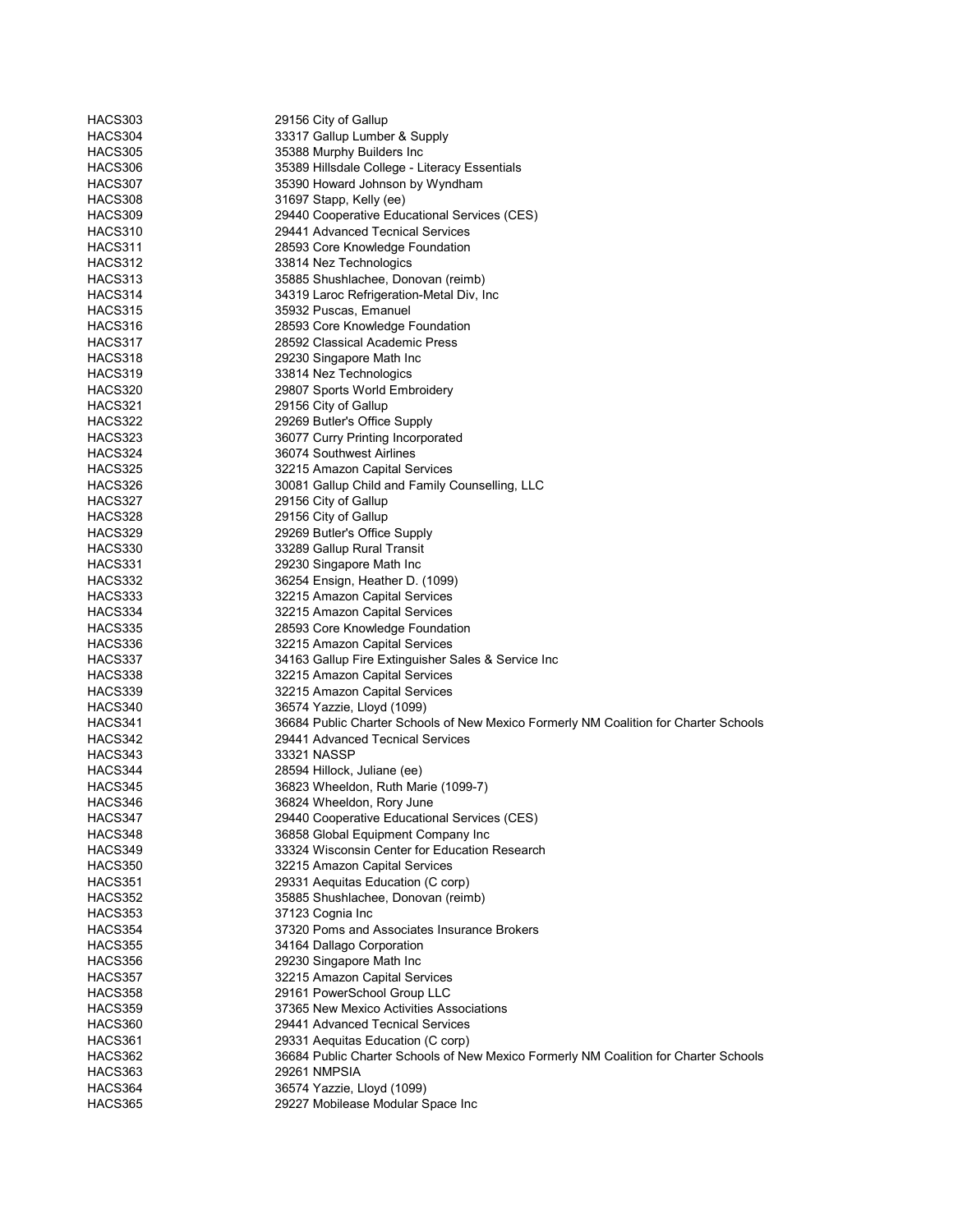| HACS366            | 29228 Access Literacy, LLC                                                           |
|--------------------|--------------------------------------------------------------------------------------|
| HACS367            | 35389 Hillsdale College - Literacy Essentials                                        |
| HACS368            | 34802 Fratellli's Bistro                                                             |
| HACS369            | 33748 Clay Fultz Agency                                                              |
| HACS370            | 32215 Amazon Capital Services                                                        |
| HACS371            | 30207 Aguilar, Roberto                                                               |
| HACS372            | 34803 Aflac Worldwide Headquarters                                                   |
| HACS373            | 30082 Xerox Corporation                                                              |
| HACS374            | 33317 Gallup Lumber & Supply                                                         |
| HACS375            | 37726 Ernie's Supply LLC                                                             |
| HACS376            | 29259 Century Link                                                                   |
| HACS377            | 29442 Quill Corporation                                                              |
| HACS378            | 29158 Dine Lock And Safe (1099)                                                      |
| HACS379            | 29270 NWEA                                                                           |
| HACS380            | 37880 Southwest Regional Education Cooperative                                       |
| HACS381            | 30080 Association of Charter School Education Services                               |
| HACS382            | 28593 Core Knowledge Foundation                                                      |
| HACS383            | 29232 IPFS Corporation                                                               |
| HACS384            | 37881 Daniel Wenning (1099-7)                                                        |
| HACS385            | 28278 Edtec Inc.                                                                     |
| HACS386            | 39617 Staples Business Advantage-Tech Solutions                                      |
| HACS387            | 28592 Classical Academic Press                                                       |
| HACS388            | 34374 Gallup Water Works                                                             |
| HACS389            | 30413 Student Educational Evaluations, LLC                                           |
| HACS390            | 29442 Quill Corporation                                                              |
| HACS391            | 29257 Red Rock Security & Patrol LLC                                                 |
| HACS392            | 29269 Butler's Office Supply                                                         |
| HACS393            | 34164 Dallago Corporation                                                            |
| HACS394            | 34316 CliftonLarsonAllen                                                             |
| HACS395            | 33814 Nez Technologics                                                               |
| HACS396            | 29809 ALSCO                                                                          |
| HACS397            | 38198 Kajeet, Inc. (S-Corp)                                                          |
| HACS398            | 38198 Kajeet, Inc. (S-Corp)                                                          |
| HACS399            | 35094 InAccord, P.C                                                                  |
| HACS400            | 29807 Sports World Embroidery                                                        |
| HACS401            | 38339 Randall Brown (1099-7)                                                         |
| HACS402            | 38340 Brainingcamp                                                                   |
| HACS403            | 30085 ACR LLC (1099)                                                                 |
| HACS404            | 37727 Crafts by Joyce (1099-7)                                                       |
| HACS405            | 38341 Gallup High School                                                             |
| HACS406            | 38434 Rising Sun Technologies, Electrical LLC (Partnership)                          |
| HACS407            | 38433 Lorenzo Guerrero                                                               |
| HACS408            | 38479 Voyager Sopris Learning, Inc.                                                  |
| HACS409            | 29230 Singapore Math Inc                                                             |
| HACS410            | 38481 Acadience Learning Inc.                                                        |
| HACS411            | 30079 Rainbow Resource Center                                                        |
| HACS412            | 29230 Singapore Math Inc                                                             |
| HACS413            | 38535 High Plains Regional Education Cooperative #3 (501(c)3))                       |
| HACS414            | 38533 Amanda Tanner (1099-7)                                                         |
| HACS415            | 29156 City of Gallup                                                                 |
| HACS416            | 29441 Advanced Tecnical Services                                                     |
| HACS417            | 36684 Public Charter Schools of New Mexico Formerly NM Coalition for Charter Schools |
| HACS418            | 33242 New Mexico Gas Company                                                         |
| HACS419            | 38609 Horizon Enterprises Plumbing & Heating, INC<br>30773 Nizhoni Music Therapy     |
| HACS420            |                                                                                      |
| HACS421<br>HACS422 | 28593 Core Knowledge Foundation                                                      |
| HACS423            | 29229 Riggs Institute Sales<br>38740 The NM EDGE                                     |
| HACS424            | 29228 Access Literacy, LLC                                                           |
| HACS425            | 29230 Singapore Math Inc                                                             |
| HACS426            | 38836 New Mexico Environment Department                                              |
| HACS427            | 28592 Classical Academic Press                                                       |
| HACS428            | 29860 Berg, Daniel (ee)                                                              |
|                    |                                                                                      |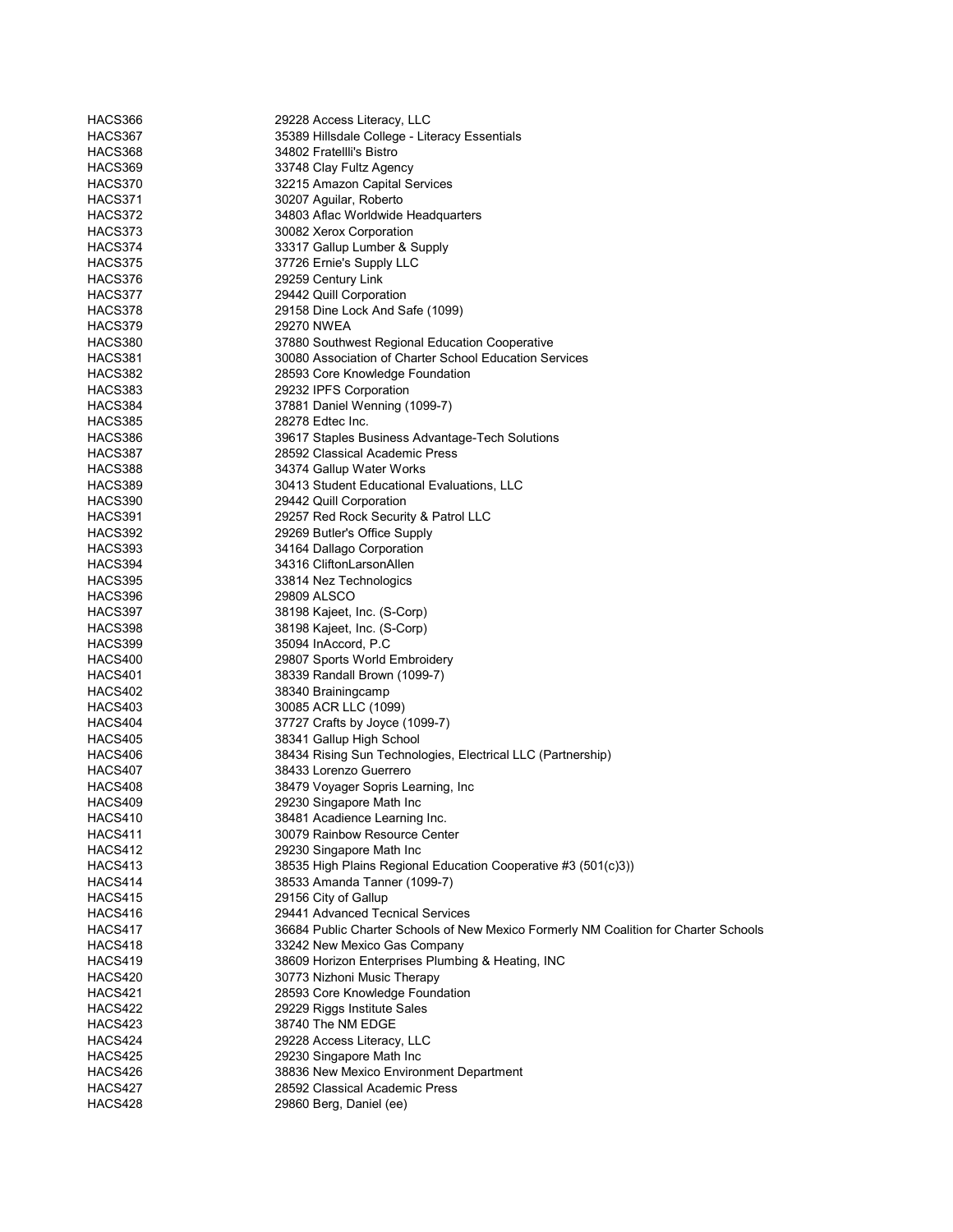| HACS429            | 31421 Perez, Ramon (1099)                                                            |
|--------------------|--------------------------------------------------------------------------------------|
| HACS430            | 36684 Public Charter Schools of New Mexico Formerly NM Coalition for Charter Schools |
| HACS431            | 39018 Ethan Williams                                                                 |
| HACS432            | 39114 Tim Morris (1099-7)                                                            |
| HACS433            | 29230 Singapore Math Inc                                                             |
| HACS434            | 34164 Dallago Corporation                                                            |
| HACS435            | 35932 Puscas, Emanuel                                                                |
| HACS436            | 39318 Bambee Sarracino (1099-7)                                                      |
| HACS437            | 34163 Gallup Fire Extinguisher Sales & Service Inc                                   |
| HACS438            | 29230 Singapore Math Inc                                                             |
| HACS439            | 34164 Dallago Corporation                                                            |
| HACS440            | 36823 Wheeldon, Ruth Marie (1099-7)                                                  |
| HACS441            | 28594 Hillock, Juliane (ee)                                                          |
| HACS442            | 38198 Kajeet, Inc. (S-Corp)                                                          |
| HACS443            | 39630 SHAPE America                                                                  |
| HACS444            | 32215 Amazon Capital Services                                                        |
| HACS445            | 29440 Cooperative Educational Services (CES)                                         |
| HACS446            | 29230 Singapore Math Inc                                                             |
| HACS447            | 29154 Gallup-McKinley County Chamber of Commerce                                     |
| HACS448            | 32215 Amazon Capital Services                                                        |
| HACS449            | 29807 Sports World Embroidery                                                        |
| HACS450            | 29807 Sports World Embroidery                                                        |
| HACS451            | 39844 C & E Portable Toilets & Septic (Need W9)                                      |
| HACS452            | 29597 Rehoboth Christian School                                                      |
| HACS453            | 29230 Singapore Math Inc                                                             |
| HACS454            | 39887 Sacred Wind Communications, Inc.                                               |
| HACS455            | 39941 Gorman Industries, Inc.                                                        |
| HACS456            | 29154 Gallup-McKinley County Chamber of Commerce                                     |
| HACS457            | 34166 Big Mikes                                                                      |
| HACS458            | 39968 Morrison Consulting Inc. d/b/a/ Access411                                      |
| HACS459            | 35388 Murphy Builders Inc                                                            |
| HACS460            | 40065 Lakeshore Learning Materials                                                   |
| HACS461            | 34163 Gallup Fire Extinguisher Sales & Service Inc                                   |
| HACS462            | 33289 Gallup Rural Transit                                                           |
| HACS463            | 40083 Coleen Vicenti (1099-7)                                                        |
| HACS464            | 40116 Aaron Berg (Reimb)                                                             |
| HACS465            | 40117 Anne Pfeifer (Reimb)                                                           |
| HACS466            | 32215 Amazon Capital Services<br>28592 Classical Academic Press                      |
| HACS467            | 33324 Wisconsin Center for Education Research                                        |
| HACS468            | 40157 Elizabeth Terrill                                                              |
| HACS469<br>HACS470 |                                                                                      |
| HACS471            | 28593 Core Knowledge Foundation<br>34999 Ferguson, Vanessa                           |
| HACS472            | 38433 Lorenzo Guerrero                                                               |
| HACS473            | 40252 FamilyID, Inc.                                                                 |
| HACS474            | 40249 Roxanne Guerrero                                                               |
| HACS475            | 40250 Brenda Mike                                                                    |
| HACS476            | 40246 Ed Esquibel                                                                    |
| HACS477            | 40248 Elizabeth Chavarria                                                            |
| HACS478            | 40083 Coleen Vicenti (1099-7)                                                        |
| HACS479            | 40277 Britney Walterscheid (Reimb)                                                   |
| HACS480            | 40278 Raegan Wheeldon (ee)                                                           |
| HACS481            | 40247 Nancy Foster                                                                   |
| HACS482            | 34164 Dallago Corporation                                                            |
| HACS483            | 28593 Core Knowledge Foundation                                                      |
| HACS484            | 28593 Core Knowledge Foundation                                                      |
| HACS485            | 40336 Susana Resendiz                                                                |
| HACS486            | 40335 Christina Blackwell                                                            |
| HACS487            | 40334 Amber Velez                                                                    |
| HACS488            | 40333 Rebecca Webber                                                                 |
| HACS489            | 40332 Elise Temkkit                                                                  |
| HACS490            | 30079 Rainbow Resource Center                                                        |
| HACS491            | 28593 Core Knowledge Foundation                                                      |